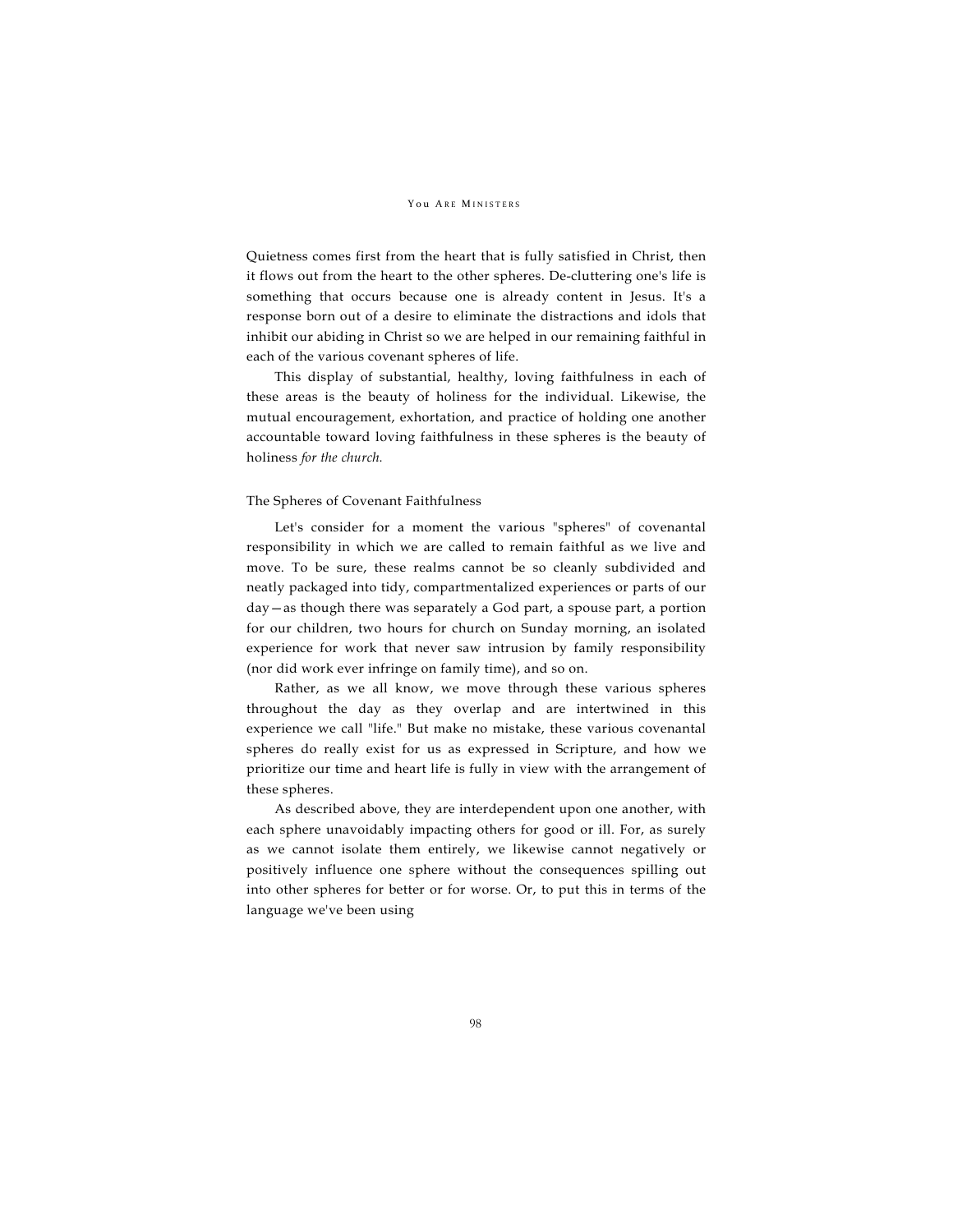thus far in the book, we cannot separate the being and doing sides of life—in any area, at any time. (I don't enter the workplace and cease to possess all of my "husbandly" or "fatherly" responsibilities any more than I cease to actually be a husband or father merely by virtue of being physically located apart from my wife and children.) The same organic, overlapping, commingled approach we find in the way Scripture is woven together is exactly the same experience we find in how we move through this life and the various relationships for which we are responsible covenantally.

That said, throughout the cannon of Scripture, God places emphasis to one degree or another on various covenant relationships and underscores our accountability for them. In this way, these covenantal spheres can be arranged visually as a series of widening circles, like ripples moving outward from a stone cast upon on the smooth surface of a lake (see *illustration next page).*

At the center we find, paramount to all others, our relationship with God—the Creator, Savior, and indwelling Holy Spirit. Positionally, this relationship lies at the core of everything we are, everything we do, and everyone else with whom we are in relationship. All genuine love, the wellspring of the good we do, originates in God, through faith in Him, to His glory (Matt. 22:37- 40; John 15:1-8; Acts 17:28; 1 John 4:7-8). Living and demonstrating this love through dependence on Christ is the essence of what it means to be image-bearers.

Our relationship with our spouse occupies the next sphere. After the Lord, the relationship we have with our wife or husband is to be cherished above all others (Eph. 5:22-33). We are to guard it, nourish it, champion it—and in time of trial or duress, to nurture, mend, and affirm our marriage relationship. For, it stands alone in Scripture among human relationships as "joined by God," as holy, and as the very metaphor for Christ's relationship to the church (Matt. 19:3-9; Heb. 13:4; Eph. 5:22-32).

The next sphere finds our relationship with our children (natural and adopted) and any other members of our household for whom we are responsible (Josh. 24:15; Acts 16:31-34; 1 Tim. 3:4,12).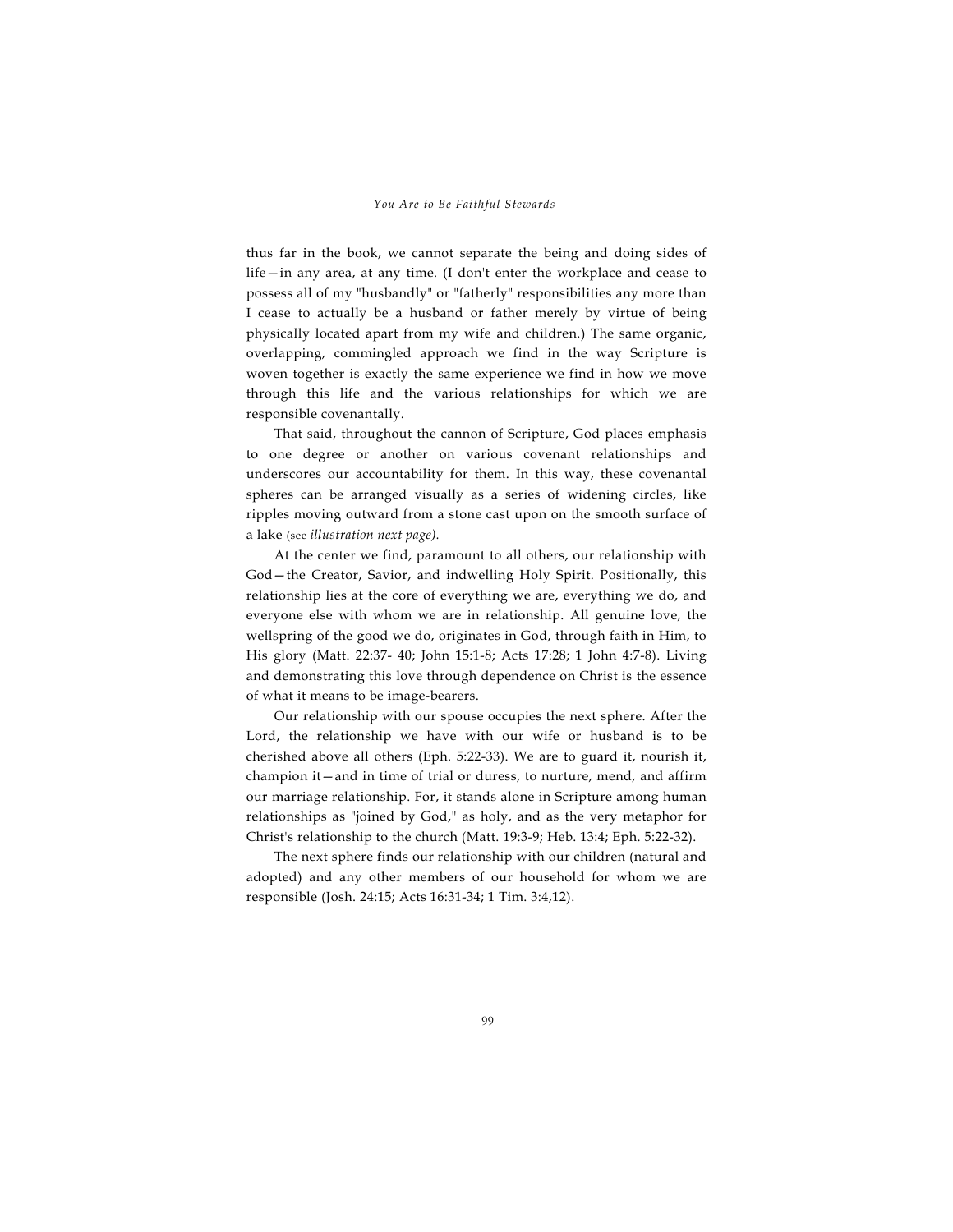YOU ARE MINISTERS



*Spheres of Covenant Faithfulness*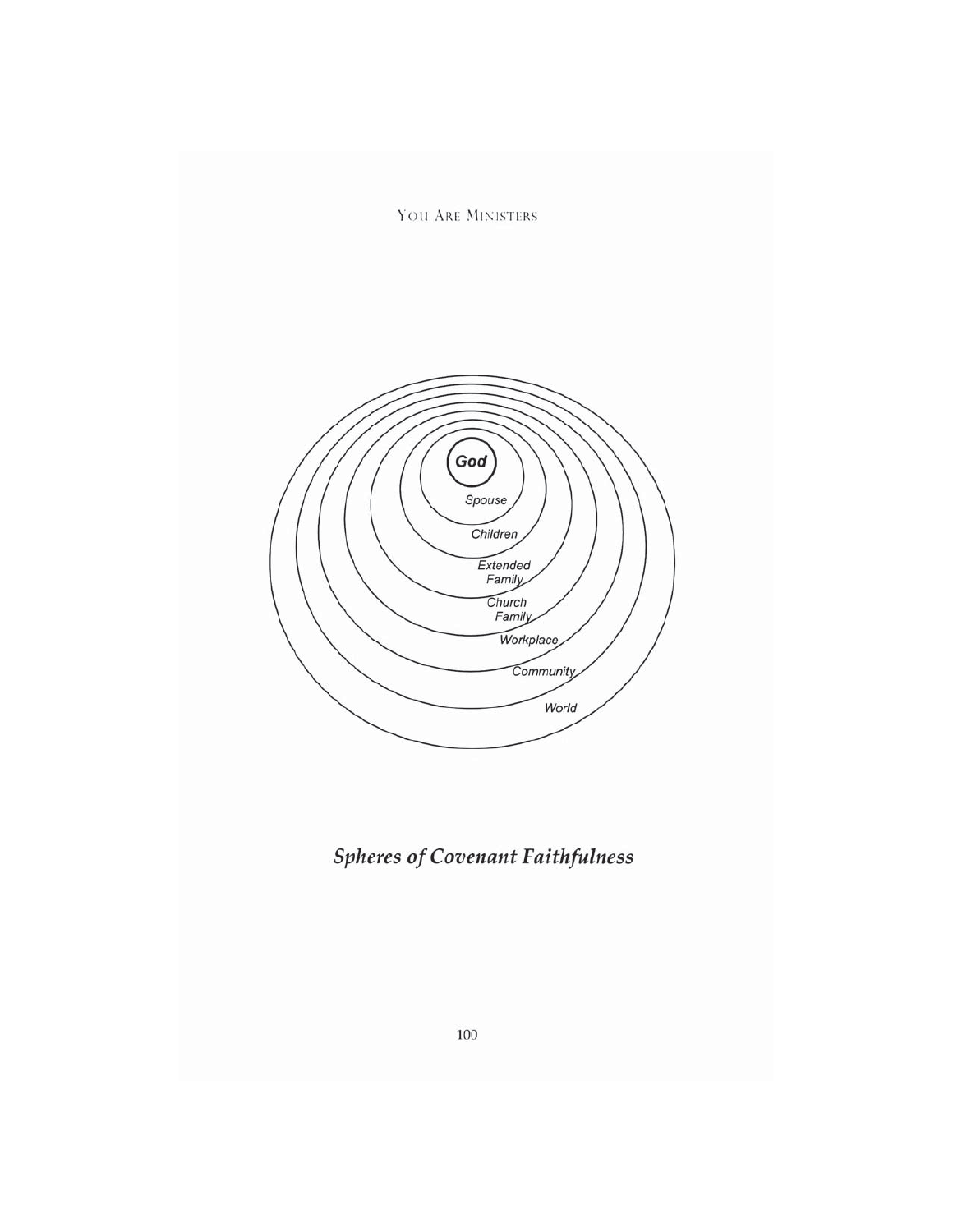Extended family occupies the next sphere. Here, we find our relationships with siblings, parents, grandparents, and so on. In some circumstances, extended family members may be living within the same household as you and your immediate family, in which case they would occupy the same sphere of covenantal responsibility.

### **From Within the Household to Without**

Whether our relatives are living under our roof or a thousand miles away, Scripture makes clear the expectation that as Christians we are to provide for them if they are alone and unable to care for themselves, especially in the twilight of their years. Writing to young Timothy, Paul says that he who neglects this responsibility "has denied the faith and is worse than an unbeliever" (1 Tim. 5:4, 8). Even here—with extended relatives who may very well be unbelievers—we find God dealing with us covenantally and holding us responsible both to know these expectations and to walk in them faithfully. This is faith expressing itself through love (Gal. 5:6). And where unbelieving extended family members are concerned, self-sacrificing love in action is the greatest evangelistic tool in the toolbox.

Beyond our immediate and extended family, we find the covenant sphere of church family (Gal. 6:10). In the sphere of church relationships, there's a profound (and ultimately spiritual) dynamic that is at work among the faithful, having been adopted by God into his household of households and engrafted into the body of Christ. Those who pursue heart-level relationships with their brothers and sisters in Christ—deeply knowing them, being known by them, and speaking the truth in love begin to experience the blessings of authentic life, the realization of Christ's vision for oneness and intimacy in the body of Christ as it grows up in His powerful love through these relationships.

These are the mutually constructive covenantal relationships we are called by God to have with one another, building one another up in love—and which we have been discussing up to this point in the book. These are the in-the-trenches, rubber-meets-the-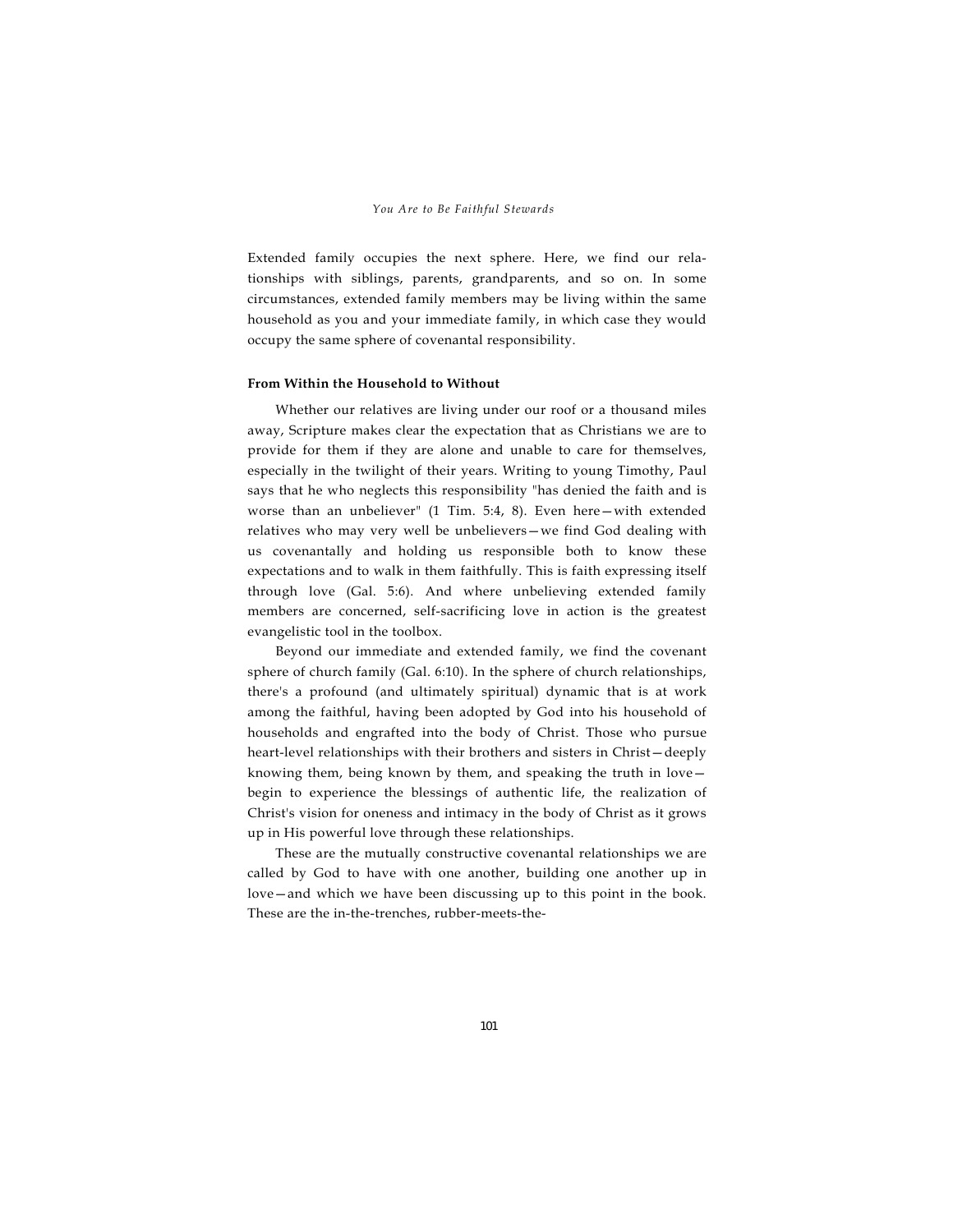### YOU ARL MINISTERS

road, in-the-middle-of-life relationships where we are transparent, sharing real hurts, real needs, real struggles, real victories—where we enter into the messy details of one another's lives, holding out the Word of life, the gospel of Christ, to apply it as the only remedy that can truly meet our deep-soul needs. Here, we are fed on the Bread of Life, and we drink from the Wellspring of Living Water—Jesus Christ.

Conversely, this is why casual, surface-level, recreational Christian (or non-Christian) friendships that go just an inch deep and never deeper are not only ultimately disappointing and unsatisfying as replacements for heart-level relationships—but are also spiritually harmful. How easy it is in under these circumstances, where we are not being regularly and lovingly held accountable in our covenant spheres, to allow responsibilities at work or other interests to crowd out these primary relationships and the responsibilities associated with them, to press in and rob us of covenant faithfulness, of victory in living holy lives as we are sanctified, and of the joy of bringing glory to God.

In the outermost rings, we find the spheres of this world through which Christians sojourn as aliens and strangers—the spheres of workplace (Eph. 6:6-9), community (Luke 10:25-37), and the rest of the world (Matt. 28:18-19). If we are pursuing mutually constructive covenantal relationships within our homes and churches, then the outermost spheres are significantly (even primarily) evangelistic in nature. Much could be said here. But for our purposes, I will limit my comments to simply drawing your attention to the basic principles communicated in Scripture.

Within these outermost spheres, believers are expected to not only work to provide for our families (1 Tim. 5:8; 2 Thess. 3:6-13; Eph. 4:28), but also to be responsible as citizens (Rom. 13), to remain conscientious to the needs of those around us (Gal. 6:10; Matt. 5:43-48), and to be salt and light to others as we sojourn through this wilderness to our heavenly Sabbath home (Matt. 5:13-16; 1 Pet. 2:11-12). We should keep in mind that we are to make the gospel attractive by the godliness of our lives (1 Thess. 4:11-12; Titus 2:7-10), which involves importantly our love for one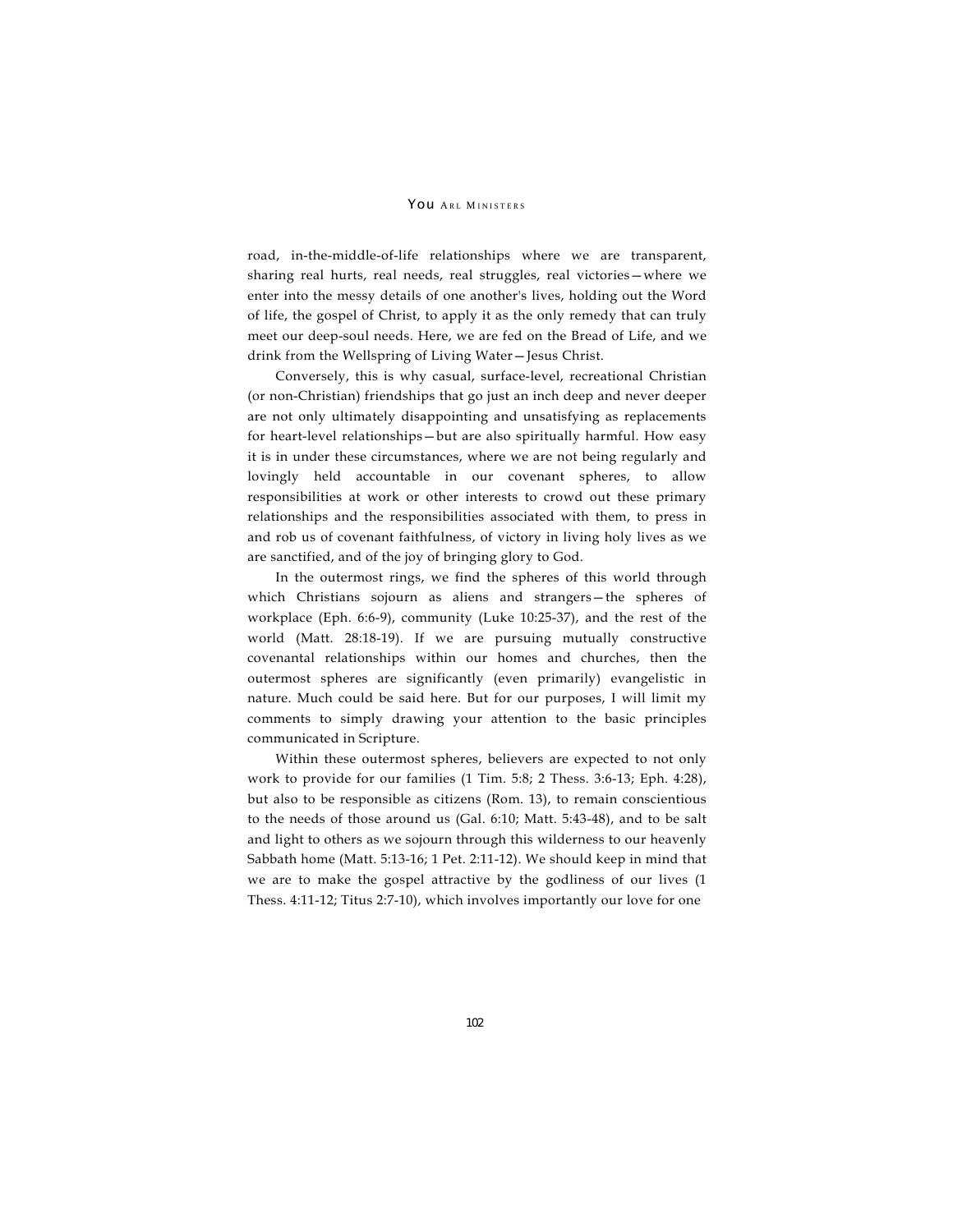another as believers living in covenantal community (1 Pet. 3:1-2; John 13:34-35). In fact, it could be said that this very life of loving, hope-filled community is the best advertisement for the gospel, our witness in the world (1 Pet. 3:15).

### **The Covenant Spheres as a Fountain of Life Ever-Flowing**

As we start at the center of our relationships (that is, with God) and move outward through these spheres, it should come as no surprise that the degree to which we find success in being faithful in each covenant sphere is directly proportional to the degree to which we are filling up with Christ to begin with. In this way, think of the spheres as a fountain.

Look again at the illustration and imagine now that you are looking down upon the top of a multi-tiered fountain, with the "God" layer at the top and the "world" at the bottom. Imagine the spheres as the consecutive layers of this fountain, with water spilling from top to bottom, cascading from level to level, filling up and overflowing at each tier.

This fountain of covenant faithfulness has running up through the center of it a pipe called faith, which carries the precious water of life: the love and grace of the Lord Jesus, flowing through us as we abide in him and he in us (Eph. 2:6-10; Col. 2:9-10; Phil. 1:9-11; 2 Pet. 1:1-8; 1 John 4:7- 5:6). It is only when we begin here, with the love and grace of God filling us up and overflowing from us, that we can ever hope to remain faithful in our human covenantal relationships, to the glory of God our Savior (2 Cor. 9:6-11).

Moreover, notice the beauty of this outward flow now through the rest of spheres. As we abide in Christ, filling up in him and overflowing to our spouse, loving and serving not out of duty but the desire to cherish and beautify, the marriage grows stronger and each is mutually encouraged in their faith in Christ (Eccl. 4:11-12; Eph. 5:22-33).

As husband and wife encourage and build one another up through Christ in the marriage relationship, communicating with one another on a heart level, then the more prepared we are jointly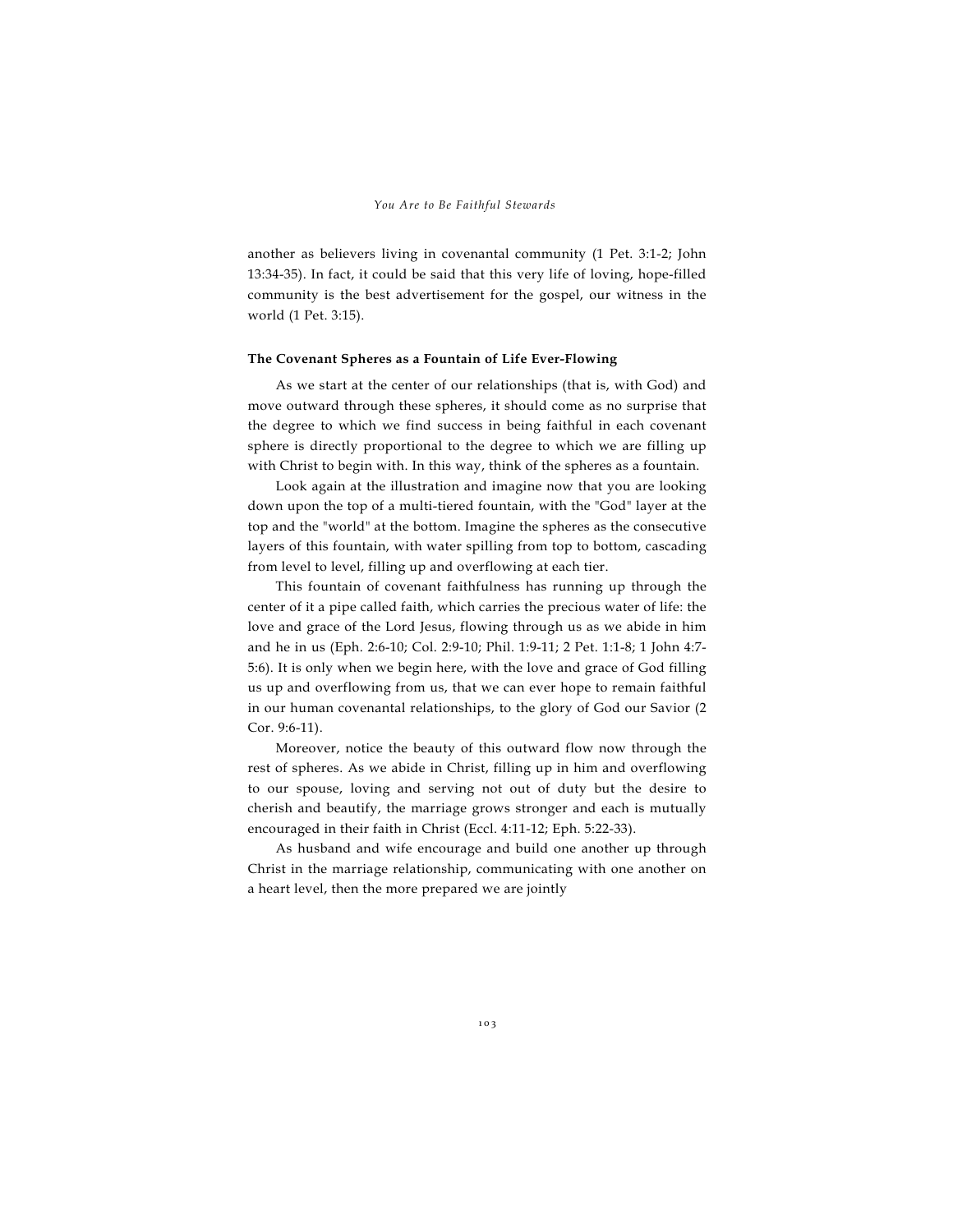#### YOU ARL MINISTERS

as parents (filling up and overflowing) to turn now and instruct our children and those in our household in the nurture and admonition of the Lord (Eph. 6:4), without exasperating or provoking them (Col. 3:21), and training them in the milieu—faithfully recognizing heart-training opportunities as they come along in the middle of life (Deut. 6:6-7) rather than seeing them as distractions, frustrations, and obstacles to our comfort or to our private agendas.

For as long as we are parents, training our children's hearts through the trials of everyday life *is our agenda,* and Christ himself is our source of rest and wisdom in that agenda. Further, as we instruct, discipline, and encourage our children in the Lord, knowing them on a heart level, they are prepared to hear God's call upon their life. And as we in turn begin to disciple them, training them to know their own heart and apply the gospel to it, they are nourished in their faith in Christ—growing in their private devotional life and learning to walk independently with God (Prov. 22:6, Titus 1:6, Col. 3:20). What's more, our children become a delight, producing in their lives the fragrant aroma of Christ as they grow to display the fruit of the Spirit and abound in the peaceable fruit of righteousness (2 Cor. 2:15; Gal. 5:22; Phil. 1:11; Col. 1:10; Heb. 12:11).

The household that is unified in purpose (glorifying God and serving others) and in power (through Christ's indwelling Spirit) is fully prepared (filling up and overflowing) to reach outward now to extended family and church family in acts of service and ministry.

When households like these gather as the church (as a household of households) to worship and serve, speaking the truth in love, building one another up in love, what a mighty work indeed is God able to do through such ready vessels. Instead of activities which fragment the family, and classes that merely inform the mind, and programs that distract us from deep-heart needs, we find the whole body, whole households, whole hearts—wholly engaged in the worship of Christ and the beautification of the bride.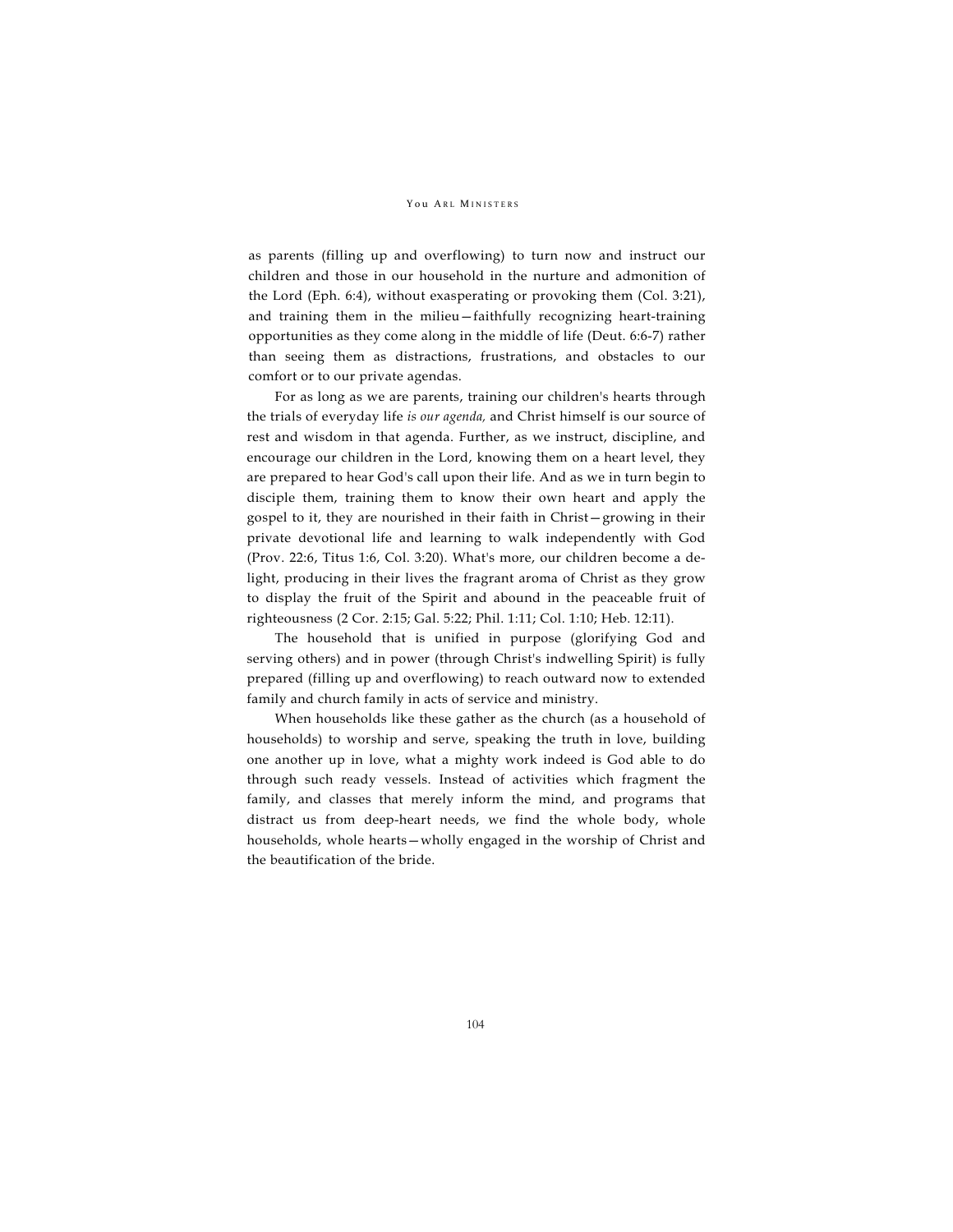In churches such as these, evangelism becomes not just another outreach program or scheduled activity, but the natural outflow of the church (filling up and overflowing) into our workplaces, our communities, and out into the rest of the world. And what a message we now have, what good news indeed!

We bring more than a one-sided message of justification, but the entire gospel message of salvation: justification, sanctification, glorification in the hereafter; life-transforming grace, reconciliation between God and man, the hope for and the means of peace in relationship with God, with our spouse and children, and with our extended family—and deep, purposeful friendships with fellow believers, wherein we lovingly come alongside, helping and exhorting one another to live covenantally faithful lives unto God and others to the glory of God through Jesus Christ our Lord.

Now, that's something to want to tell others about—in our workplace, in our community, and to the ends of the earth!

# **Remaining Faithful in Our Covenant Spheres**

We find it consistently expressed in Scripture that the beauty of holiness is reflected in the loving faithfulness of godly individuals in godly homes and godly churches. When the New Testament church was being established, exhortations to faithfulness to Christ were common. Acts 11:23 recounts, "When [Barnabas] came and saw the grace of God, he was glad, and he exhorted them all to remain faithful to the Lord with steadfast purpose." Jesus tells the church of Smyrna in Revelation 2:10, "Do not fear what you are about to suffer. ... Be faithful unto death, and I will give you the crown of life."

The consequences, however, for failure to remain steadfast in our faithfulness are serious, as the Lord declared to the Israelites in Deuteronomy 28:47-48, "Because you did not serve the Lord your God with joyfulness and gladness of heart, because of the abundance of all things, therefore you shall serve your enemies whom the Lord will send against you, in hunger and thirst, in na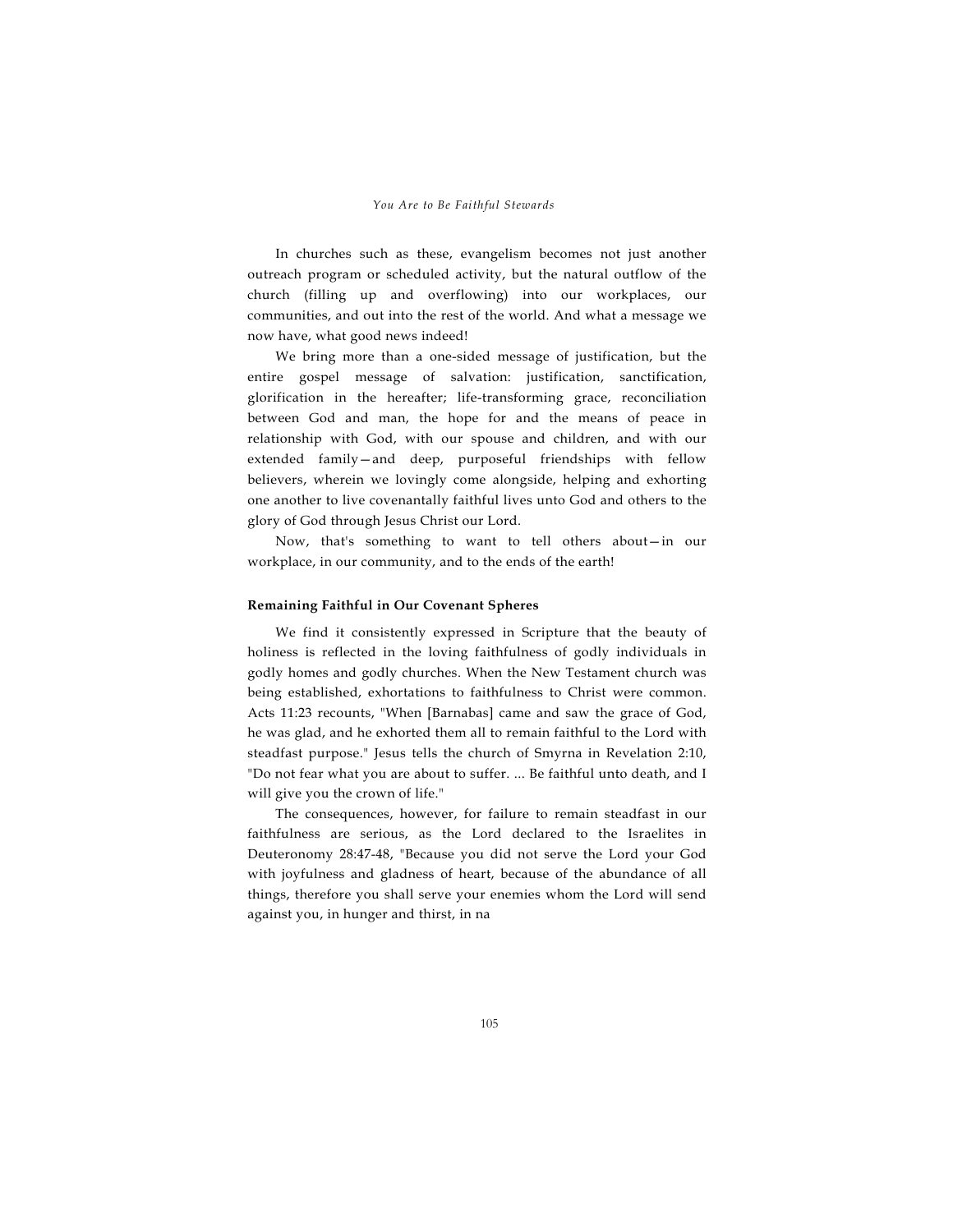## YOU ARE MINISTERS

kedness, and lacking everything. And he will put a yoke of iron on your neck until he has destroyed you."

Let's be sure here: faithfulness is more than surface-level, unexamined, behavioral duty. It is more than simply doing the right thing to fulfill one's obligations. Even the Pharisees had that practice mastered. No, faithfulness is *joyfully* approaching our God- given duties, since indeed joy itself is a duty (Phil. 4:4; Psalm 37:4; John Piper's *The Dangerous Duty of Delight).*

We cannot obey God fully if we do not serve him joyfully—that is, we must seek our happiness in God and in the welfare of others through him. And the standard set for us is that we do this in every area of our lives, even when faced with hardship and adversity, as Paul commends the Macedonians: "We want you to know, brothers, about the grace of God that has been given among the churches of Macedonia, for in a severe test of affliction, their abundance of joy and their extreme poverty have overflowed in a wealth of generosity on their part" (2 Cor. 8:1-2).

This expectation to serve the Lord and others joyfully even in the face of adversity is not impossible, but it is not easy nor does it come naturally. Take, for example, a young wife who knows she must love, submit to, and serve her husband—and who starts out happy to do so only to find herself living with a functionally unbelieving husband who is mistreating her and neglecting her. Now, what formerly came as "easy" seems nearly impossible. She feels strongly compelled to retreat in fear and avoid her duty to love and submit to him cheerfully.

Or take the example of the man who knows that being faithful means taking the time to shepherd his family and lead them spiritually, but instead of seeking the Lord's direction, he succumbs to inward, personal judgments of inadequacy and fear as a spiritual leader in his home. Now instead of serving in joy, he either avoids the responsibility altogether or his efforts become rooted in a sense of obligation. Any attempts to lead originate from a fear that if he did otherwise he most certainly wouldn't measure up to perceived expectations, thus incurring negative consequences and making